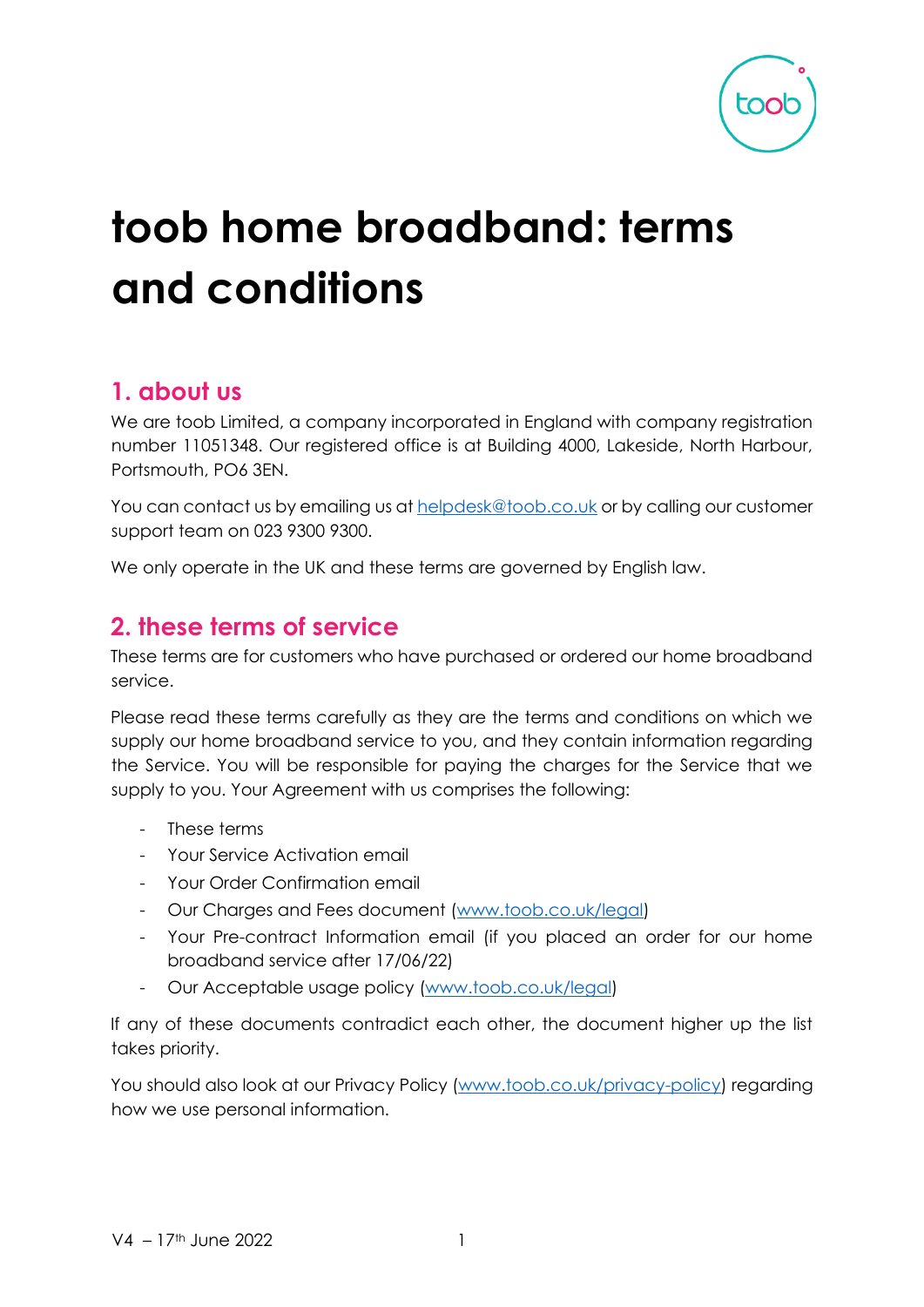

# **3. key terms**

- You have a **Minimum Contract Period** as stated in your Order Confirmation email. If you want to end the Agreement before the end of this term, then you may be charged an Early Termination Fee in accordance with this Agreement.
- Unless the Service has already been installed at your home, **you will require an engineer visit to connect your home** to our full fibre network and install a fibre termination point and router in your home.
- **You must have permission from the homeowner or landlord** before installation can take place.
- You can cancel your order at any time up to 2pm the day before your scheduled installation date at no cost and you can leave up to 14 days after the Service has been activated without incurring any Early Termination Fees.
- We provide a **broadband only Service**. The Service does not include any telephony. If you require a telephone service, it can be provided by a third party voice over internet protocol (VOIP) provider.
- **You understand, acknowledge and agree that you should always have a way to contact emergency services in the event of a power outage, for example, by mobile telephone, as a VOIP phone service provided over broadband will not function.**

# **4. placing an order**

You can place an order for the Service:

- On our website (www.toob.co.uk)
- Over the phone with one of our customer service agents (023 9300 9300)

We can only accept orders to properties where the Service is available (see our s[e](http://www.toob.co.uk/)rvice availability checker on our website [www.toob.co.uk\).](http://www.toob.co.uk/)

When you place an order, you are making an offer to buy the Service specified in the order, subject to these terms. You will need to arrange an appointment for the installation of our network equipment. You will be provided with your toob wi-fi router at the point of installation.

#### When placing an order, **we will require**:

- The **address** of the property to which the Service that you order will be provided
- A valid **email address** for you, which we will use to contact you with any information regarding the Service
- A valid **mobile phone number** for you
- Your acceptance of an **installation appointment day and time**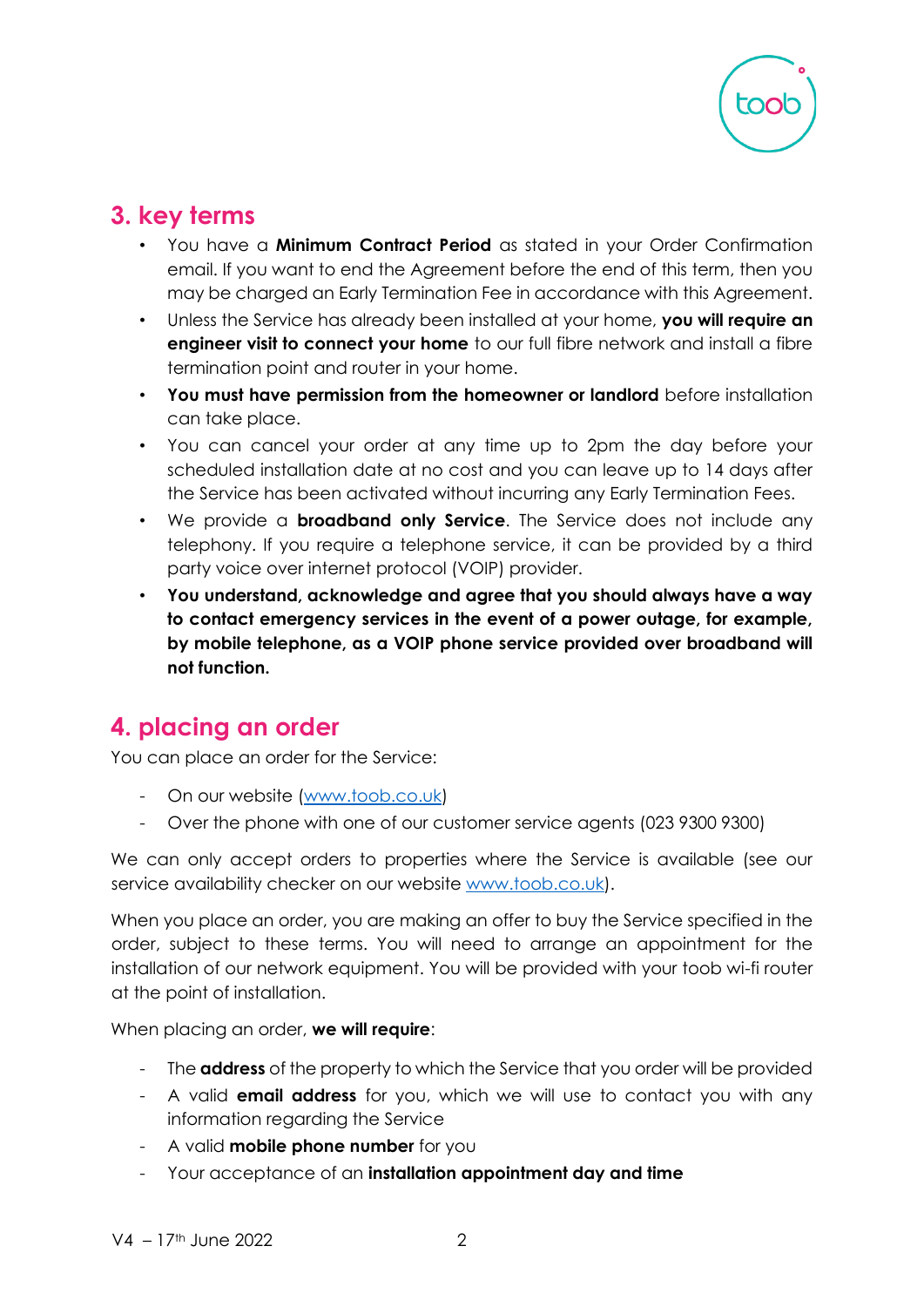

- You to set up a **Direct Debit** to pay the charges for the Service

Once we have received your order, we will send you an Order Confirmation email to the email address you provided to us. This will be our acceptance of your order and will confirm the home broadband service you have signed up for, including:

- Any upfront costs see section 10
- Monthly recurring costs see section 10
- Any Minimum Contract Period see section 5
- Planned service installation date see section 7
- Your order number
- A copy of these terms and conditions

If we need to contact you in connection with the Service, we may do so by phone or by writing to you at the email address you provided to us in your order. We may also send customer service announcements to you by email or text to your mobile phone. You agree that you are responsible for ensuring that the contact details you provided are accurate and kept up to date, and you are responsible for notifying us if you do not receive your Order Confirmation and Service Activation emails. Please see our privacy policy for more details.

If after an order is placed, we are unable to provide you with the Service for any reason then we will inform you via email or phone. In this case, any scheduled charges will be cancelled.

Our acceptance of your order will take place when we email you the Order Confirmation, at which point the Agreement between us will come into existence. By placing an order, you accept these terms and this Agreement.

## **5. contract period**

Your Agreement with us may include a Minimum Contract Period which is detailed in your Order Confirmation and which starts on the Activation date (for new orders) or on a date as detailed in the Order Confirmation (for changes, upgrades and renewals). During this Minimum Contract Period, you must keep and pay for the Service unless you or we can end the Agreement earlier.

The Service will continue after the Minimum Contract Period unless you choose to terminate the Agreement in accordance with these terms.

We will contact you at least 30 days before the end of your Minimum Contract Period to remind you of your Minimum Contract Period end date, the price you have been paying before this date, any changes to the Service and charges payable after the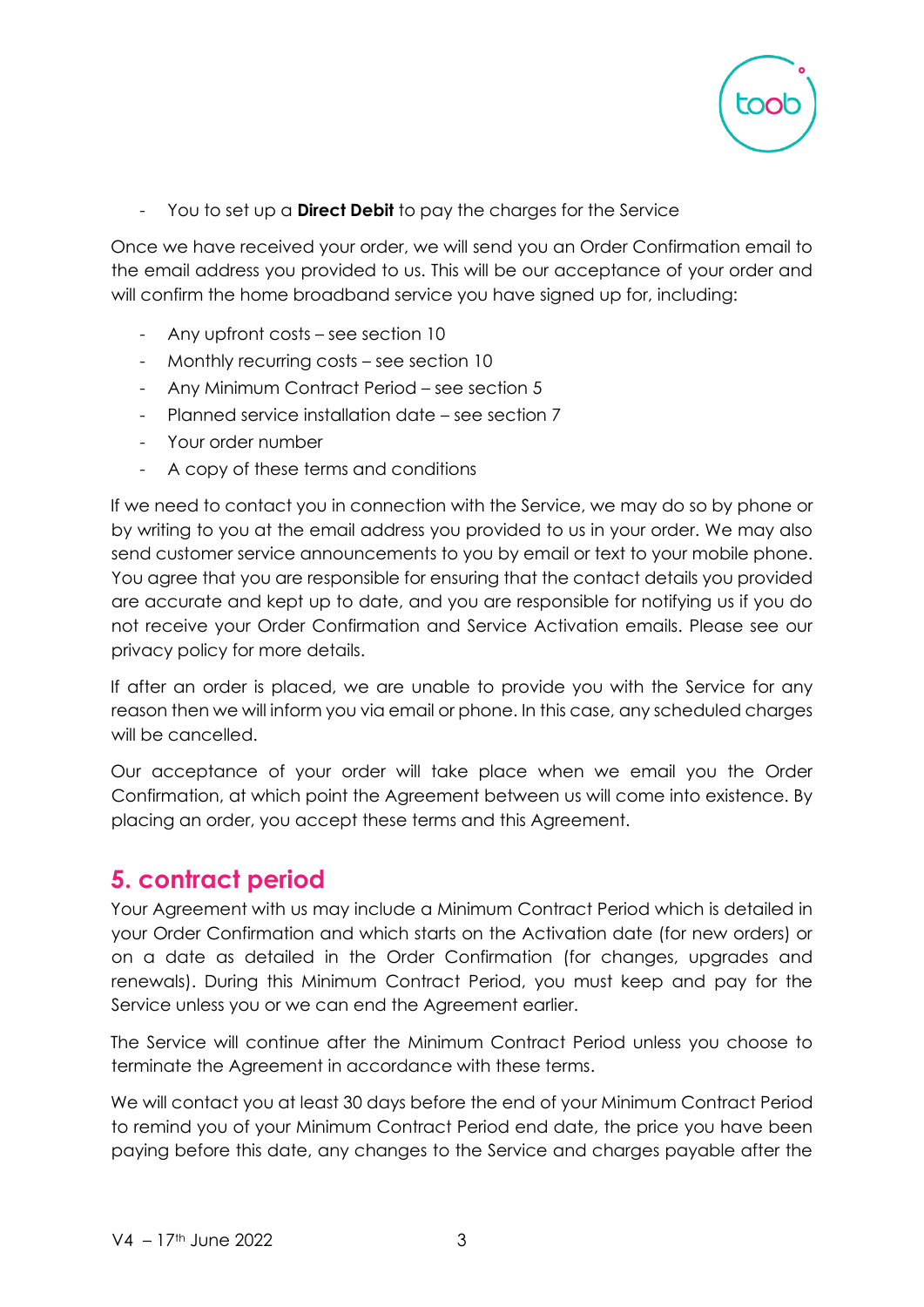

Minimum Contract Period, your notice period for ending the Agreement and our best deals available to you at the time.

# **6. your rights to cancel the Service and end the Agreement**

#### **6.1.** before installation

You can, at any time up to 2pm the business day before your scheduled installation date, contact us to amend your installation date or cancel your order at no cost.

#### **6.2.** within your Cooling off period

After the Service has been activated, you can still cancel your order within 14 days of your Activation date by calling customer services or by filling in the customer cancellation form found on our website [\(www.toob.co.uk/legal\).](http://www.toob.co.uk/legal) You will be refunded the fee for your first month of service, you will not be refunded any Installation fee. This is in addition to your legal right to change your mind up to 14 days after you receive your Order Confirmation, in accordance with the Consumer Contracts Regulations 2013. You understand that by selecting an installation date within 14 days of receiving your Order Confirmation, we may keep your installation fee if you cancel within the first 14 days of your activation date.

#### **6.3.** within your Minimum Contract Period

If you wish to cancel the Service and end the Agreement with us after the cooling off period but within the Minimum Contract Period, you must contact us at least 30 days' before the date you wish your cancellation to take effect; the date on which your cancellation takes effect will be your Cancellation date.

You may be required to pay an Early Termination Fee (ETF), which will be no greater than the amount calculated as follows: multiply the number of full months left on your Minimum Contract Period after your Cancellation date by our Monthly early termination charge as detailed in section 10.4 of these terms.

#### **6.4.** when you move house

#### **6.4.1.** to a property where the Service is available

If you wish to continue with the Service, you may be required to start a new contract period for the new home. If you then choose to cancel your new Agreement in the first 14 days of activation of the new Service, and you were still within your minimum term of your previous Agreement, you may have to pay Early Termination Fees for the remainder of your previous Agreement.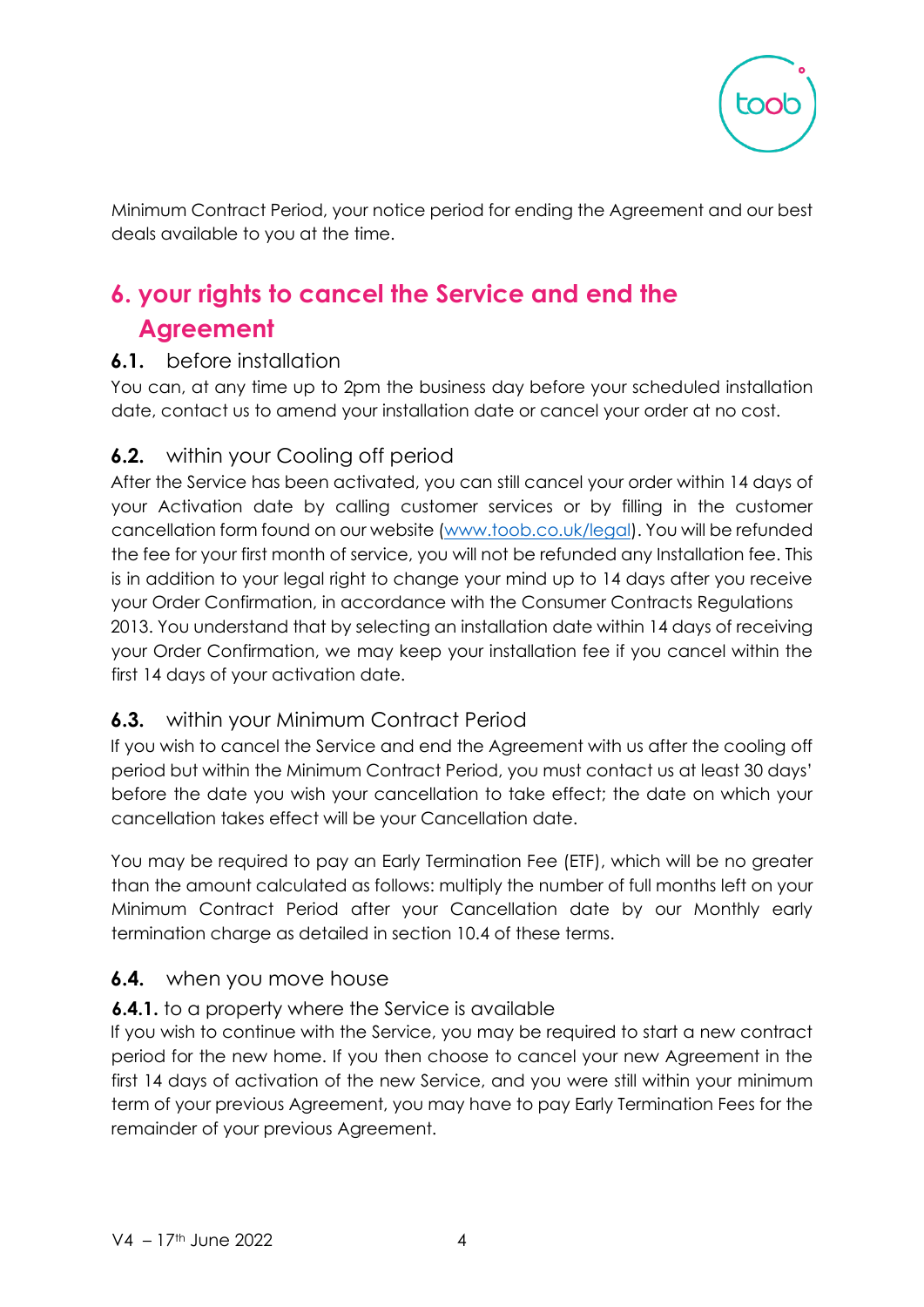

If you do not wish to continue the Service and are still in your Minimum Contract Period, then you may be required to pay Early Termination Fees as detailed in section 10.4 of these terms.

#### **6.4.2.** to a property where the Service is not available

If you are still within your Minimum Contract Period and you move to a home where the Service is not available, you will not be charged Early Termination Fees. We may ask you for proof of your move to confirm that the Service is not available at your new home.

#### **6.5.** because of our quality of service

If the quality of the Service is materially degraded, for a period of more than 30 days, or if we don't do something fundamental that we should have done under this Agreement, you may be entitled to end the Agreement early without incurring an Early Termination Fee.

#### **6.6.** because of changes we make

If we change the Service to your material detriment or if we make changes to the Agreement that are not exclusively to your benefit, then except where any such change is directly imposed by law or any regulatory authority, or is of a purely administrative nature and has no negative effect on you, you may end this Agreement early without incurring an Early Termination Fee. We will let you know if this is the case and what you need to do before the changes are made. If you take no action within 30 days of us informing you of the changes you will be deemed to have accepted those changes.

#### **6.7.** after the Minimum Contract Period

If you are outside of your Minimum Contract Period, you can cancel the Service and end the Agreement at any time without any Early Termination Fee. The Service will continue till the end of your current Billing period unless you are within 7 days of your next Bill date, in which case the Service will end at the end of your next Billing period.

# **7. installation**

If you do not have toob equipment installed in your home when you order the Service, then an engineer will need to install it during the appointment arranged in the order process.

You confirm that you have the permission from the homeowner or landlord for us and our installation partners to install, operate and maintain, in your home, the equipment necessary to provide the Service you have ordered. If you do not allow the engineer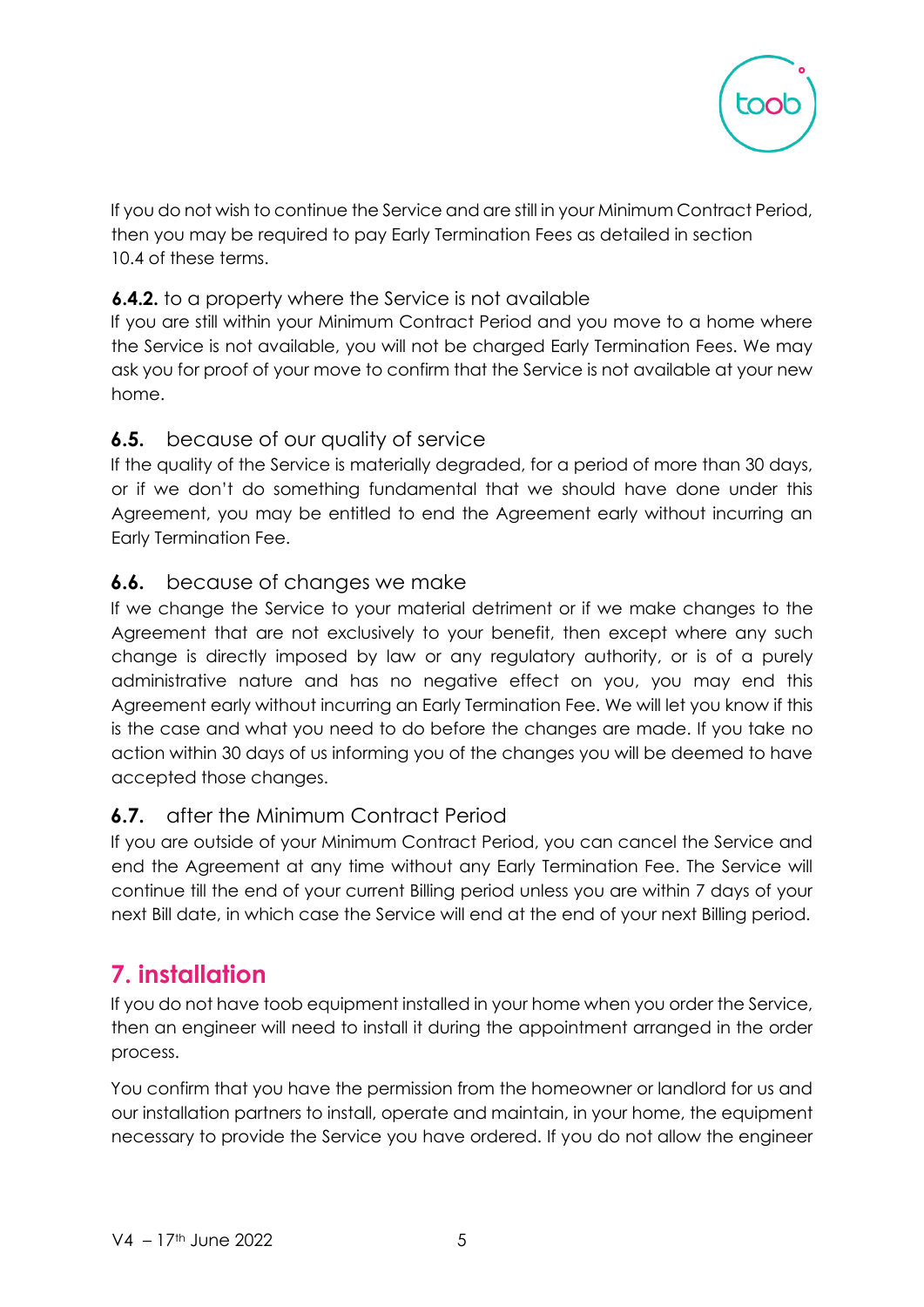

to access your home as arranged and without good reason, the installation may be cancelled, and you may be charged a Missed appointment fee.

When the engineer arrives at your home, they will discuss and agree with you the external fibre route across your property, the entry point into your home and the placement of the toob fibre box and wi-fi router within your home. If you do not agree to the installation, then the installation may be cancelled, and toob will not be liable for any failure to provide you with the Service. Two mains power sockets are required for installation, one for the Fibre termination point and one for the wi-fi router.

The engineer may not be able to complete the installation in the appointment slot due to safety, technical or other reasons. If it is possible to complete the installation at a further appointment and you still wish to receive the Service, a further appointment will be arranged. If these reasons mean that the Service cannot be installed, your order will be cancelled at no cost to you and toob will not be liable for any failure to provide you with the Service.

Installation of the Service must be in the main structure of your home. We will not be able to install the Service in garages or outbuildings.

Once the engineer has installed the network equipment they will plug in and start your toob wi-fi router and ensure your router is connected to our network and is receiving expected download and upload speeds. If required or requested, the engineer will provide you with evidence of these speeds once the installation is complete.

More information regarding installation can be found on our website [\(www.toob.co.uk\).](http://www.toob.co.uk/)

You or another person over the age of 18, authorised by you, must be present during the installation.

## **8. equipment**

As part of the installation we will need to install a Fibre termination point and a toob wi-fi router in your home.

The Fibre termination point belongs to us and should not be removed from your home without our prior consent or knowledge.

While you are a customer of toob we will maintain and repair or replace any defects or faults in the equipment in your home that we have provided to you, so that you can continue to receive the Service, including the toob wi-fi router and Fibre termination point.

If the router is damaged due to misuse or neglect and you wish to receive a replacement router you can do so and may be charged the Service restoration fee.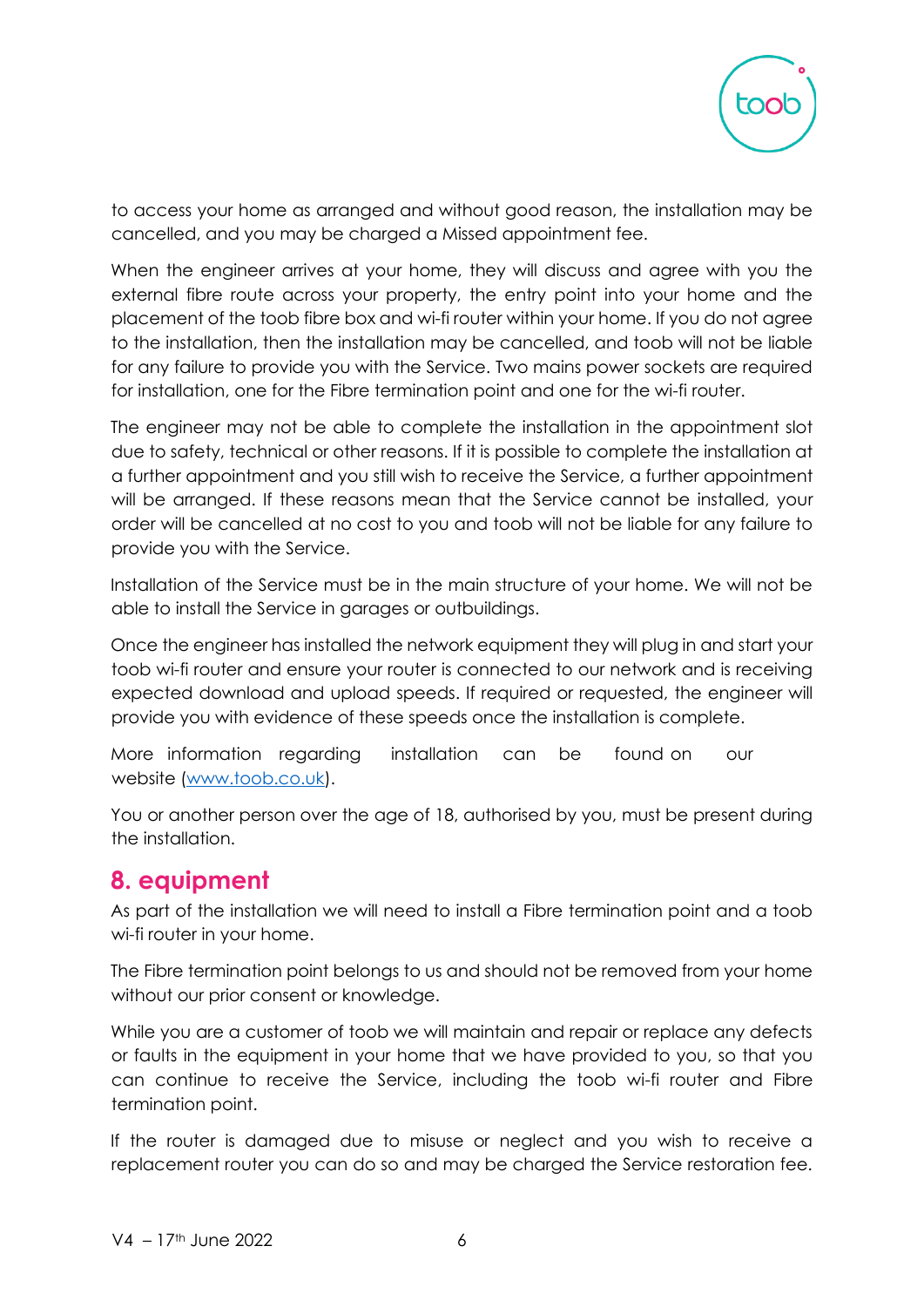

If the Fibre termination point is damaged due to misuse or neglect, then you must report it to us as soon as possible and you may be charged the Service restoration fee for the installation of a new Fibre termination point.

The toob wi-fi router will belong to you from the point of Service activation. You may, if desired, replace your toob wi-fi router with another router of your choice. We are not responsible for the maintenance or repair of any third-party equipment connected to our network or for any degradation in service caused by any third-party equipment. We request that you retain your toob wi-fi router as we may need you to reconnect it to assist us in diagnosing any faults. You must not connect any equipment to our network that may harm it, or anyone else's equipment or Service. If you wish to dispose of your router, you are responsible for doing so in a responsible way.

## **9. the Service**

The Service we provide to you in accordance with this Agreement is set out in your order and includes:

- 1. an installation service to connect you to our full fibre network,
- 2. internet access through our full fibre network,
- 3. a toob wi-fi router.

We cannot guarantee fault free performance and the Service may be affected by factors outside our control for which we will not be liable. We will always try to fix faults as soon as possible when they do occur. If faults with the Service persist you may be able to terminate your Agreement without any Early Termination Fees.

The actual speeds experienced on your devices may be affected by the limitations of wi-fi, including wi-fi positioning, wall thickness, interference and device capability.

The internet address (IP address) allocated to you may be changed at any time. It will always belong to us and cannot be sold or transferred to anyone else.

The Service does not include any telephony. If you require a fixed telephone service, that runs over the Service (voice over internet protocol or VOIP) it can be provided by a third-party VOIP provider.

#### **You understand that you should always have a way to contact emergency services, for example, by mobile telephone, as a VOIP phone service will not function in the event of a power outage.**

If you require, and are dependent on, a fixed telephone service, please contact our customer support team who will discuss your requirements. For more information on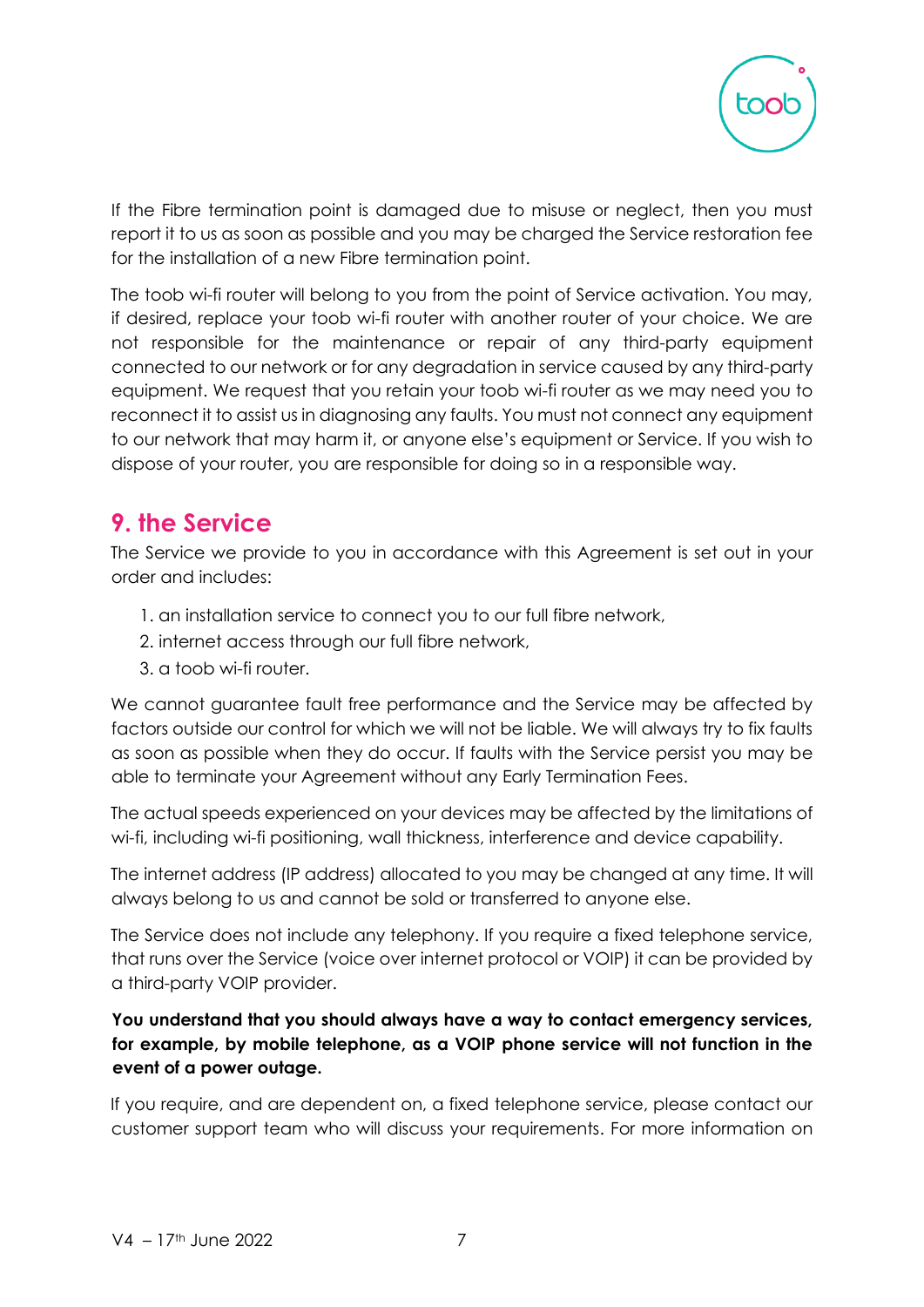

our support please call us, or see our vulnerable customers policy at [www.toob.co.uk/legal.](http://www.toob.co.uk/legal)

Information on traffic management is available on our website [\(www.toob.co.uk/legal](www.toob.co.uk/legal)[\).](http://www.toob.co.uk/legal)

If you have ordered and chosen to take a Static IP from us as an additional service (i.e. not the Service you pay for as part of your Monthly Service Fee) then the following additional terms apply:

- You will receive your Static IP details via email.
- You are only eligible to purchase one Static IP per Service.
- If we are aware that your Static IP will change, we will use reasonable endeavours to provide you with as much notice as reasonably possible.
- If you move home and your Service continues under this Agreement, your Static IP may change.
- You or we can cancel your Static IP at any time. If your Static IP is cancelled, then it will terminate at the end of your current Billing period, unless you are within 7 days of your next Bill date, in which case your Static IP will terminate at the end of your next Billing period.
- If your Agreement ends and the Service is terminated, your Static IP will also be terminated.
- If your Service is suspended, your Static IP may also be suspended.
- If your Agreement ends and you subsequently enter into a new agreement with us, we cannot guarantee you the same Static IP as you had previously.
- The Static IP fee can be found in the residential Charges and Fees document [\(www.toob.co.uk/legal\)](http://www.toob.co.uk/legal).

## **10. charges and payment terms**

The following section details the terms surrounding the charges and fees you may incur as part of the Service and any additional services that we may make available to you and you may order from us from time to time. Details of all the fees and charges you may incur can be found in your Order Confirmation email and in our Charges and Fees document [\(www.toob.co.uk/legal\).](http://www.toob.co.uk/legal) Our charges are inclusive of VAT.

#### **10.1.** monthly service fee

This is the fee for the Service and is charged monthly, in advance, for the next Billable month of Service. Your bill will be on your Bill date. Payment will be taken by Direct Debit, as set up during the order process. Payment will be taken on, or shortly after, the Due date on the bill. No payment will be taken until after the Service is installed and active.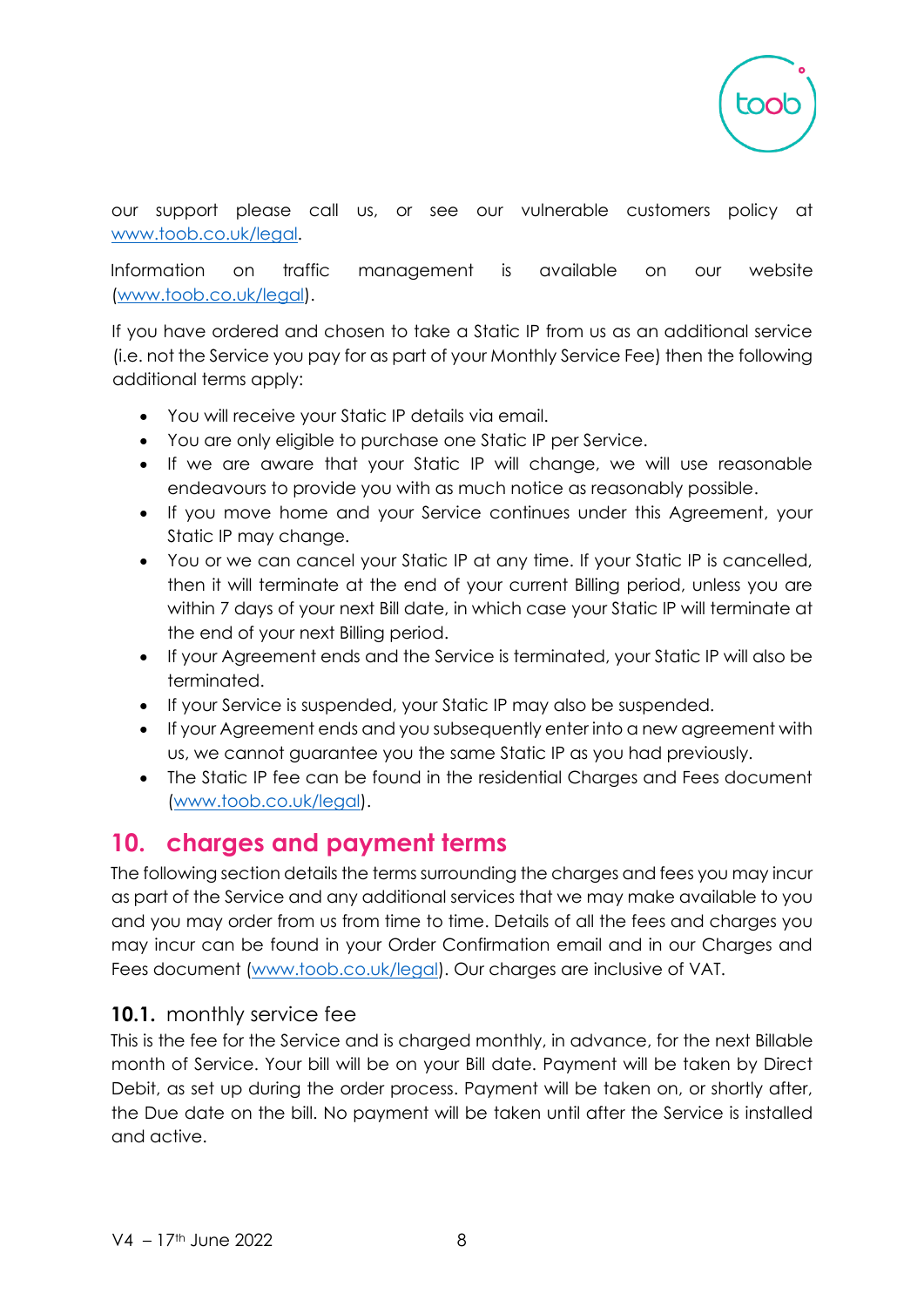

You confirm that you have permission to set up a Direct Debit using the details provided during the order process.

#### **10.2.** Static IP fee

If you have ordered and chosen to take a Static IP from us as an additional service, the Static IP fee will be charged in advance, from Static IP activation. You authorise us to take payment for the Static IP fee by Direct Debit (using the same details provided during the order process).

#### **10.3.** upfront costs

#### **10.3.1.** Installation fee

This is a one-off fee included in your first bill and Direct Debit payment. This fee goes towards covering the cost of the engineer visit to your home to install the Service and the equipment installed in your home.

#### **10.3.2.** additional installation costs

If your home requires a non-standard installation and we need to incur additional costs, we may pass some or all these costs on to you. These costs will be made clear to you before any installation work takes place. By proceeding with the installation, you agree to pay these costs and they will be included in your first bill and Direct Debit payment.

#### **10.4.** other fees

The following charges and fees are set out in our Charges and Fees document.

#### **10.4.1.** missed appointment fee

If you are unable to attend your installation appointment and fail to inform us before 2pm on the business day before the scheduled Installation date, you may be charged a Missed appointment fee to cover the cost of the engineering resource allocated to your installation.

#### **10.4.2.** Early Termination Fee (ETF)

If you wish to cancel the Service before the end of your Minimum Contract Period in accordance with section 6 of this Agreement, you may have to pay an Early Termination Fee, which will be calculated in accordance with section 6.3. Your final bill and Direct Debit will consist of the regular monthly fee for the month in which the Service is ending and the Early Termination Fee for the remaining months.

For example, if your Cancellation date is part way through month 5 of the Service your final bill will be no greater than:

£25 (for month 5) + 13 x  $£18$  (for the remaining 13 months of your contract) = £259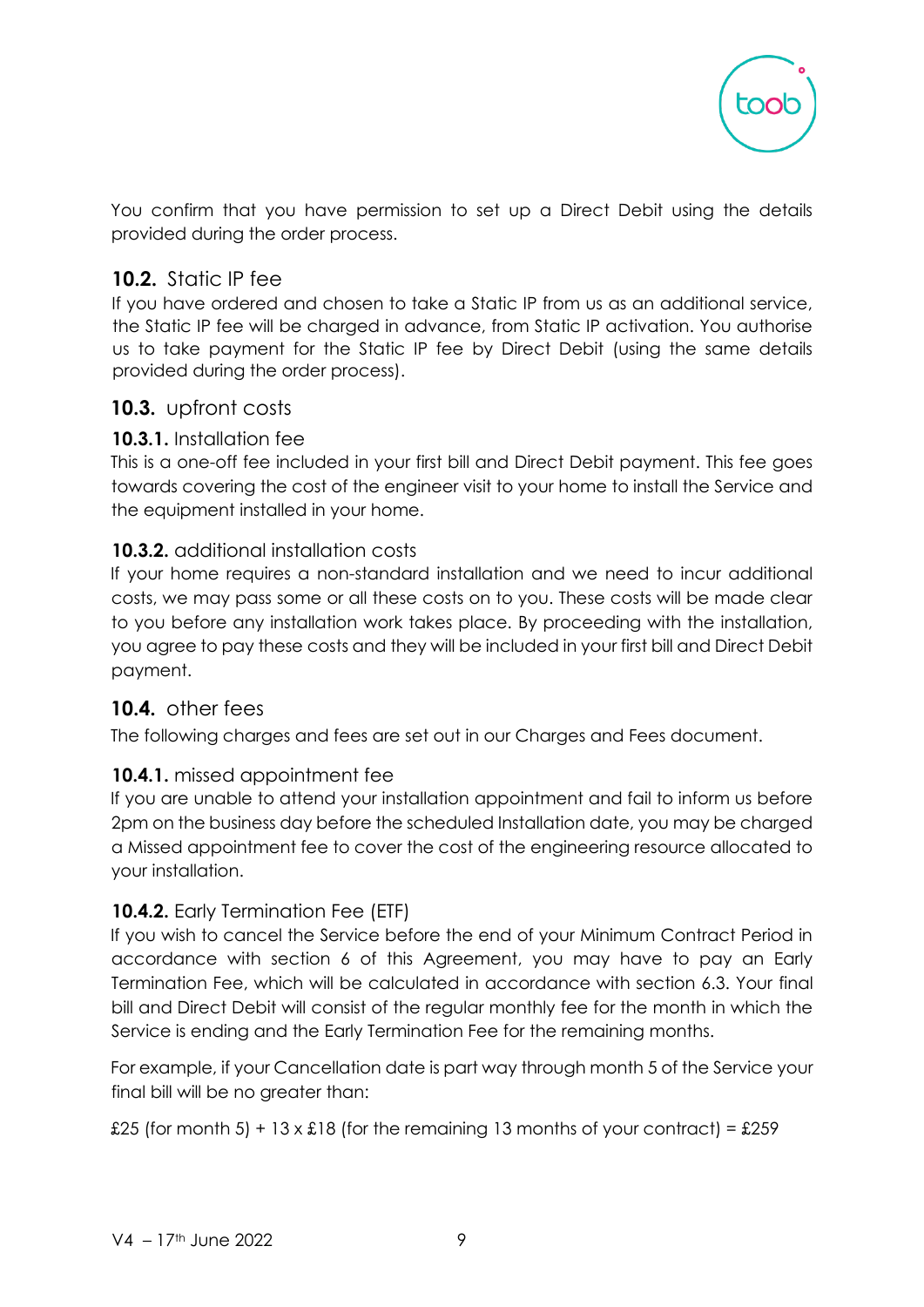

#### **10.4.3.** Service restoration fee

If the Service stops working and cannot be fixed remotely by our customer service team, we will send an engineer to your home to get the Service working again. If the fault in the Service is caused by damage to or misuse of the Network equipment, then you may be charged the Service restoration fee.

In extreme circumstances where the costs we incur in restoring the Service significantly exceed the Service restoration fee, we reserve the right to pass on to you some or all the additional costs we incur.

#### **10.4.4.** late payment fee

If you fail to pay the value of any outstanding bill by the Due date, you may be charged a Late payment fee.

## **11. changes**

We may be required to make minor changes to the Service or the Agreement to reflect relevant changes to the law or regulations or to implement minor technical, administrative or operational adjustments or to add new services. We will inform you of any changes via email.

We will not change your Monthly service fee during your Minimum Contract Period. An exception to this would be if the rate of VAT changes during the Agreement, in which case we will adjust the rate of VAT that you pay, and you will see this on your bill. We may review and change our other charges and fees from time to time based on changes in actual costs that we incur.

# **12. suspension of Service and our rights to end the Agreement**

#### **12.1.** failure to pay

If you fail to pay the full value of your bill by the due date, as stated on your bill, and still do not make payment within 7 days of our reminder to you that payment is due we will reduce the Service to 1Mbps download and upload speed until full payment has been received. If you still do not pay within 14 days of the reduction, the Service will be disconnected, and you may be liable to pay the Early Termination Fees as detailed in section 6.3 above.

We reserve the right to undertake any legal action necessary to reclaim the value of any outstanding bills or charges.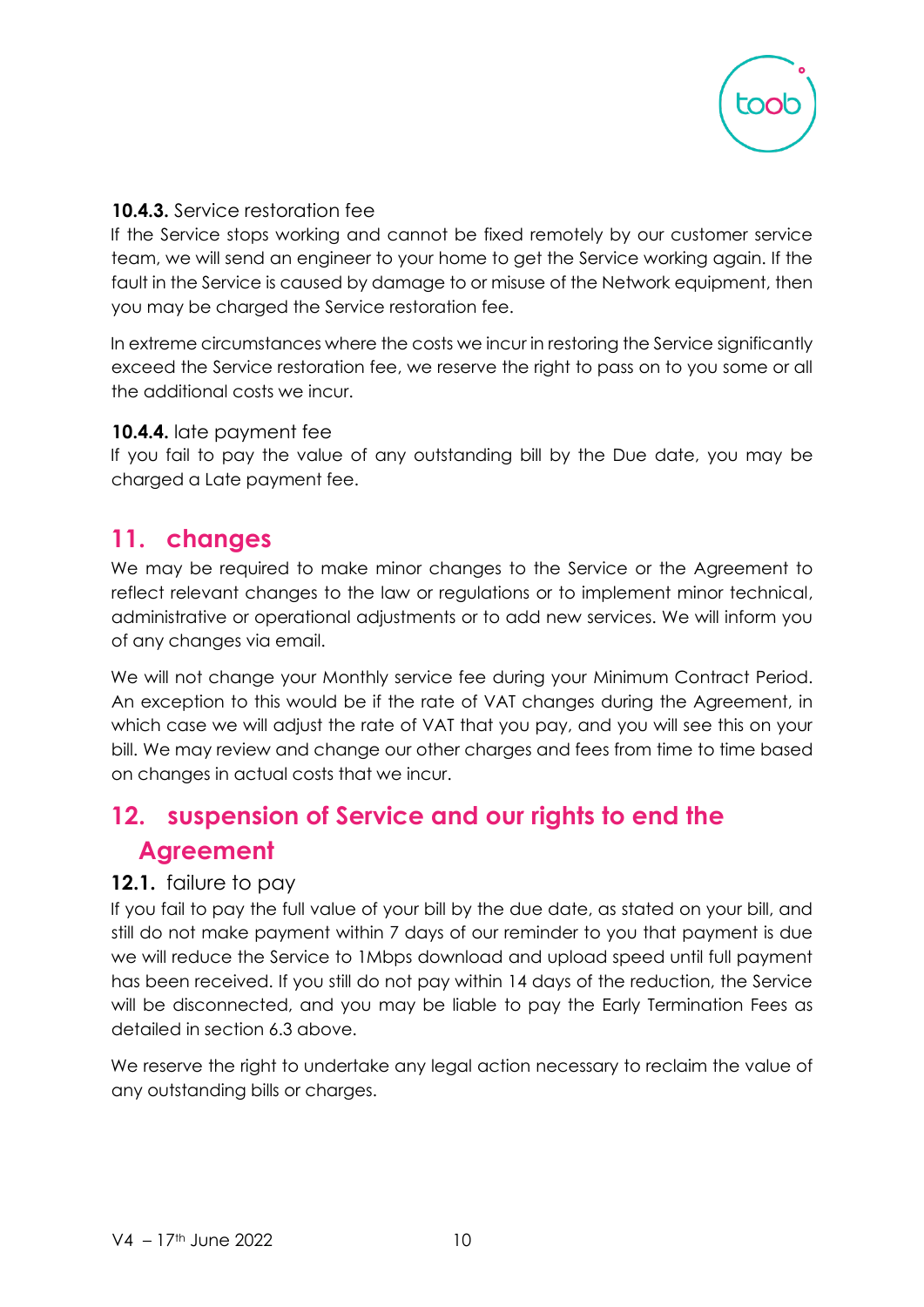

#### **12.2.** unacceptable usage

If we consider that you are in breach of our Acceptable Usage Policy (AUP), we will act as detailed in our policy [\(www.toob.co.uk/legal\).](http://www.toob.co.uk/legal)

#### **12.3.** other reasons

We may suspend the Service or end the Agreement if you (i) don't do something fundamental that you have to do under the Agreement within 7 days of us asking you to do so in writing; (ii) misuse the Service in a way that may damage or affect the operation of our network; and/or (iii) become bankrupt. If we choose to end the Agreement in this way, then an Early Termination Fee will apply. We may also need to suspend the Service if asked to do so by regulators or if required by law.

## **13. maintenance**

We may, at times, need to undertake maintenance work on the network in order to continue to provide the Service. This may require planned outages. We will always try to minimise the impact of these outages on the Service. Where the outage may be disruptive, we will inform you with as much notice as reasonably possible of the time and expected length of the outage, via your chosen communication method.

# **14. other important terms**

#### **14.1.** liability

We will not be liable to you for any loss or damage that is not directly caused by us or which is not foreseeable, for example loss of income, loss of business, loss of profit, loss of savings, any missed opportunities claims, loss of use or corruption of software, data or information, loss of or damage to goodwill and any indirect or consequential loss. Loss or damage is foreseeable if either it is obvious that it will happen or if, at the time the Agreement was made, both we and you knew it might happen.

We are not responsible (i) for any loss or damage to your own equipment caused by the use of the Service to access the internet, (ii) if you are not able to use the Service because your equipment does not work properly, is not compatible, does not conform to the relevant standard or does not meet the minimum specifications or because of faults in any 3rd party networks over which we have no responsibility, or (iii) for any loss or damage to data which is passed to you or from you over the internet as we have no control over it.

Except for fraud or where our negligence causes death or personal injury, we will not pay more than 100% of the charges in the previous 12 months for each claim or a series or related claims. Nothing in these terms excludes or limits our liability for anything we can't exclude or limit by law.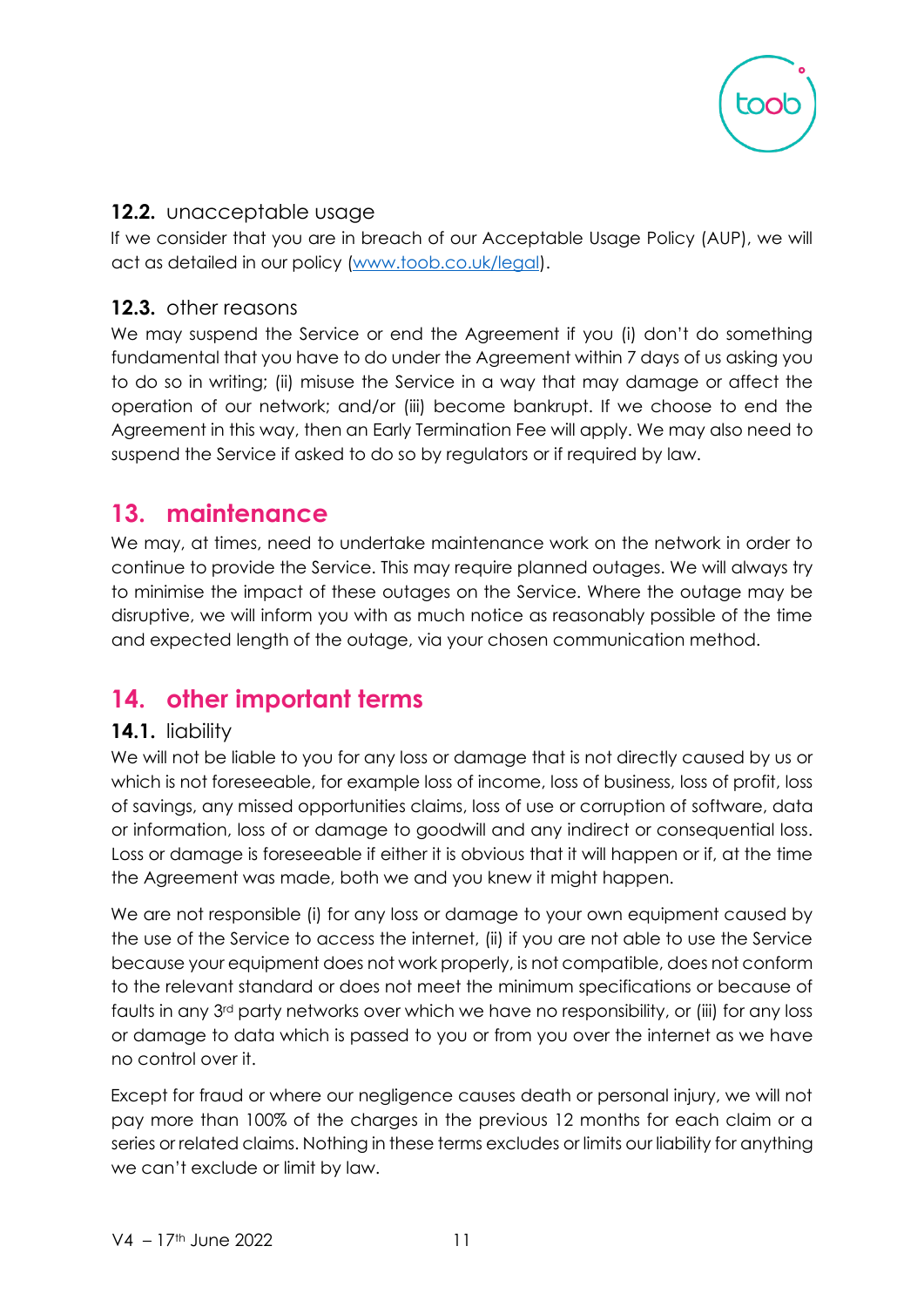

#### **14.2.** transfer of the Agreement

We may transfer the Agreement to anyone at any time provided this does not adversely affect your rights under the Agreement. You may only transfer your rights or your obligations under the Agreement to another person if we agree to this in writing. No other person has any rights to enforce any of the terms of the Agreement.

#### **14.3.** delay

If we do not insist immediately that you do anything you are required to do under the Agreement, or if we delay in taking steps against you in respect of your breaking the Agreement, that will not mean that you do not have to do those things and it will not prevent us taking steps against you at a later date. For example, if you miss a payment and we do not chase you but we continue to provide the Service, we can still require you to make the payment at a later date.

## **15. how to complain**

If you have a complaint, please see our complaints policy [\(www.toob.co.uk/legal\)](http://www.toob.co.uk/legal) which includes details on how to contact us.

If we can't fix your issue you may ask for the matter to be referred to an independent ombudsman as detailed in our complaints policy.

If you wish to raise a concern regarding data privacy or the use of your personal data, visit our Privacy Policy for details of how to exercise your legal rights [\(www.toob.co.uk/privacy-policy\).](http://www.toob.co.uk/privacy-policy)

## **16. definitions**

"Acceptable usage policy" – our Acceptable Usage Policy which is available at [www.toob.co.uk/legal.](http://www.toob.co.uk/legal)

"Activation date" – The day on which the Service is connected, usually the same as your installation date. Confirmed in your Service Activation email.

"Bill date" – The date your bill is issued monthly, starting either within 24 hours of your Activation date or, where your Activation date is later than the 28<sup>th</sup> of the month, the 1<sup>st</sup> of the following month.

"Billable month/Billing period" – The period of time which will be charged for each month between each Bill date.

"Business day" – Any day not a Saturday, Sunday or UK bank holiday [\(www.gov.uk/bank-holidays\).](http://www.gov.uk/bank-holidays)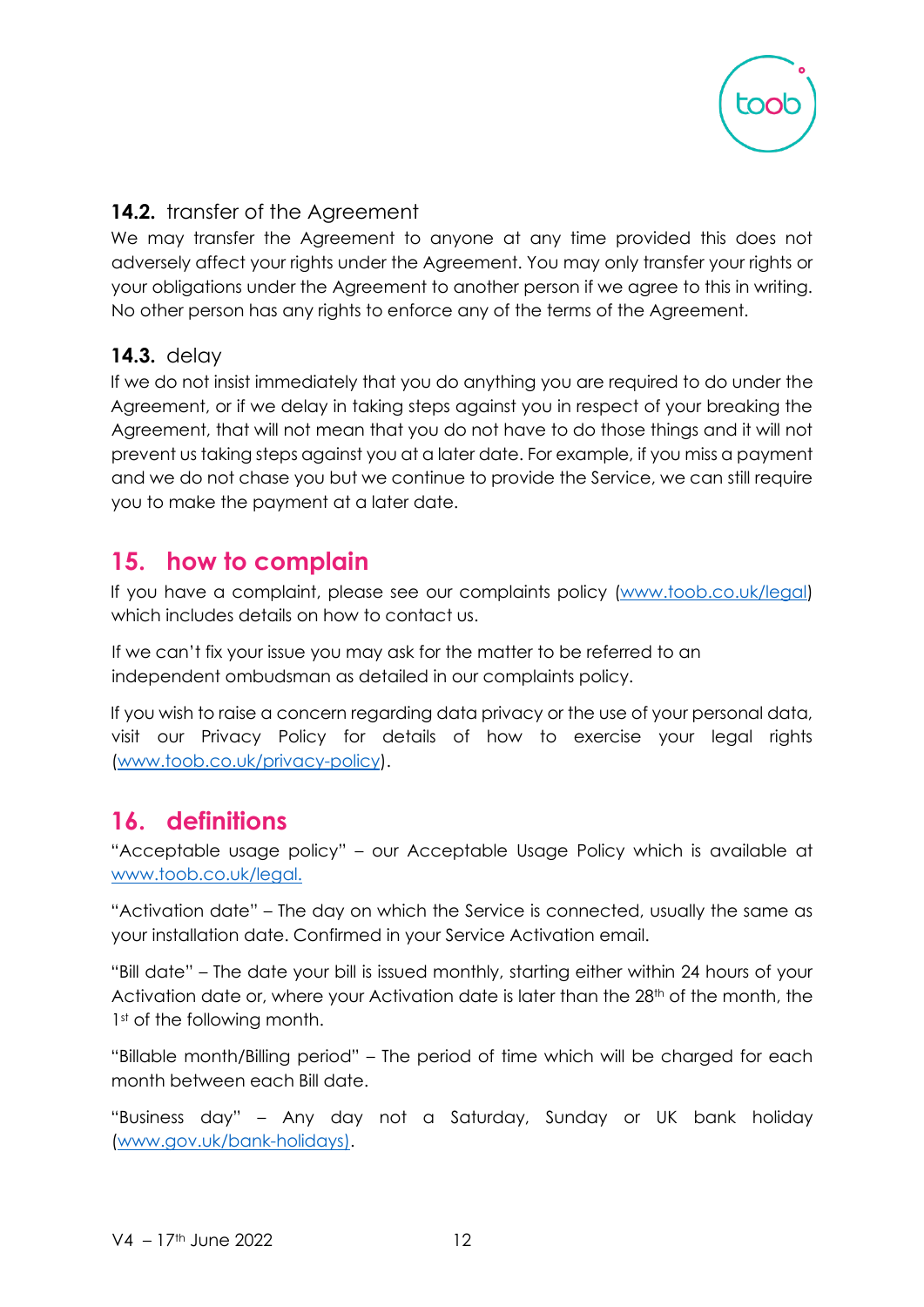

"Cooling off period" – 14-day period, starting on the activation date, within which you can cancel your Agreement without incurring any Early Termination Fees, as detailed in section 6.2.

"Cancellation date" – The date when the Service and Agreement with us comes to an end, which must be at least 30 days from when you tell us of your intention to cancel.

"Due date" – The date, given on each monthly bill, on which direct debit payment will be taken.

"Early Termination Fee (ETF)" – The total fee for leaving your Agreement before the end of your Minimum contract period. Calculated in accordance with section 6.3.

"Fibre termination point" – toob owned network equipment, installed in your home which connects your local network to our fibre optic network.

"Home" – The address you have provided where your home broadband service will be installed.

"Installation" – Engineer visit to connect your home to our network. Including bringing a fibre optic cable into your home, installing a fibre termination point and a wi-fi router.

"Installation date" – Date on which our engineers connect your home to our fibre network.

"Installation partner" – A third party, employed by us to install our network in your home.

"Minimum Contract Period" – The minimum period where you agree to receive the Service. Starting at the day the Service is activated.

"Monthly early termination charge" – A charge (as specified in our Charges & Fees document [\(www.toob.co.uk/legal\)](http://www.toob.co.uk/legal)) given for each remaining month in your Minimum Contract Period when you cancel your Agreement before the end of your Minimum Contract Period.

"Network Equipment" – Equipment which connects your home to our fibre network. Including cables, fibre termination point and wi-fi router.

"Order Confirmation email" – the email received after an order is placed, detailing your monthly payments, Minimum Contract Period, installation date and installation fee.

"Pre-contract Information email" – the email received during the placing of an order containing the Contract Summary and Contract Information documents.